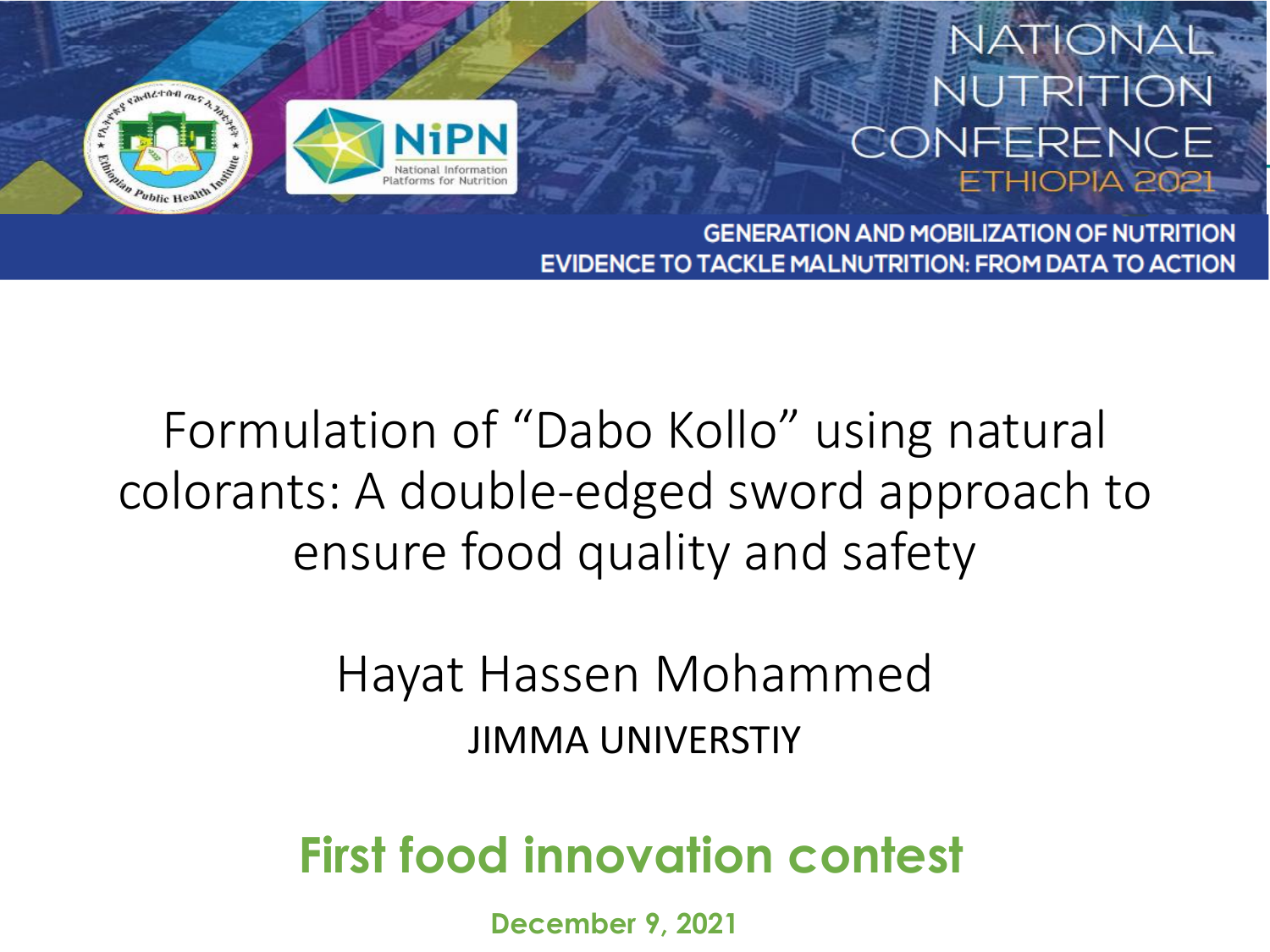## INTRODUCTION

- Recently, there is a sharp increase in the use of synthetic food colorants especially in food mostly consumed by children
- *Dabo-kolo* which is prepared occasionally at home during holidays or some other special gatherings, is one of the Ethiopian snack food in which synthetic food colorant is added
- It is marketed in to different color and shape as a snack food for consumers and liked by both children and adults
- Thus, it is recommended to use such product for fortification to combat micro nutrient deficiency in children and women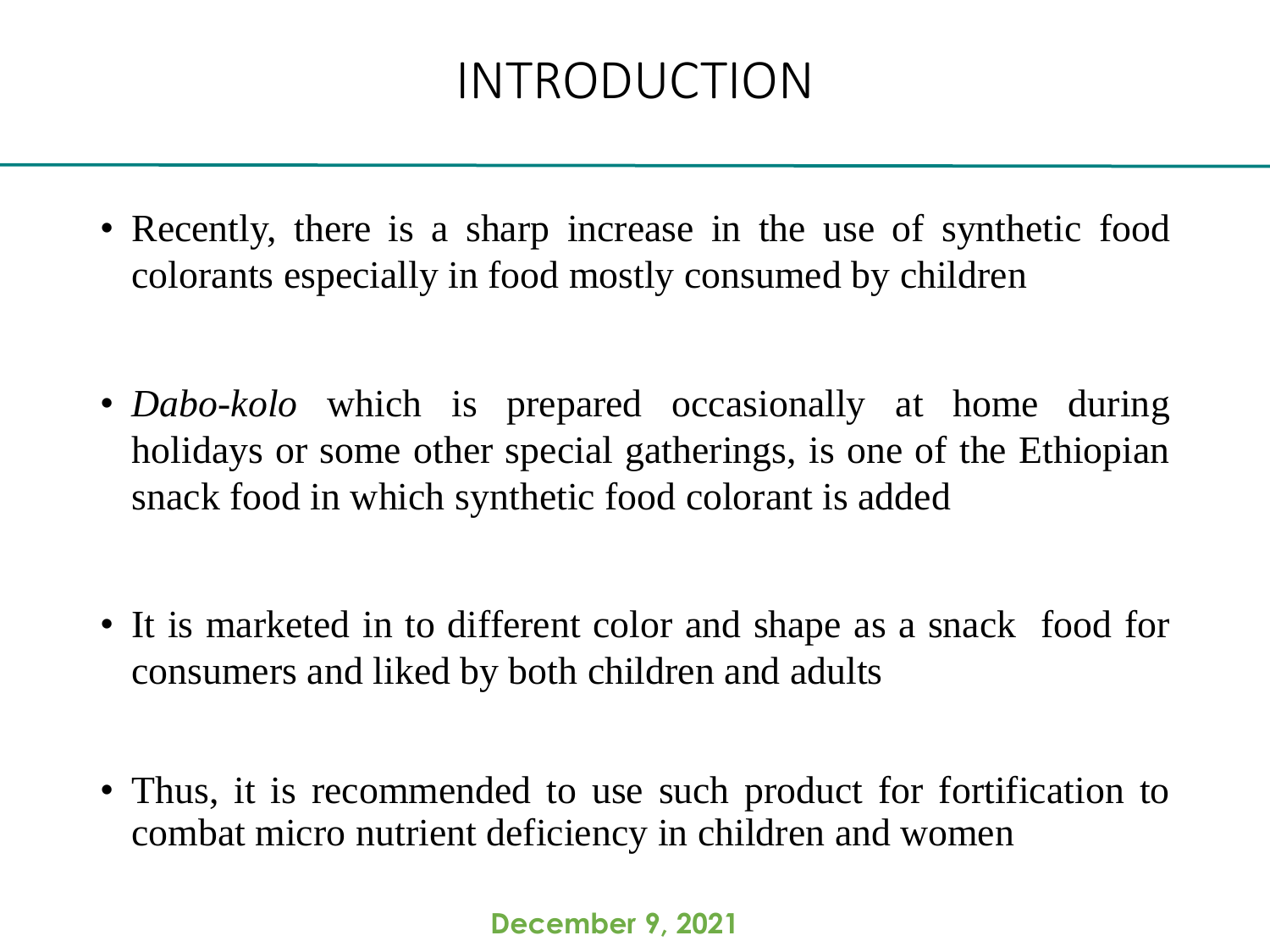## Source of color and their expected nutrient

- $\blacksquare$  Beet root $\rightarrow$ Iron and folate
- Pumpkin  $\rightarrow \beta$  Carotine
- $\blacksquare$  Carrot  $\rightarrow$   $\beta$  Carotine
- $\blacksquare$  Tomato $\blacksquare$ Lycopene
- $\blacksquare$  Ethiopian kale  $\blacksquare$  Iron
- Other common ingredients
	- $\checkmark$  All purpose wheat flour
	- Sugar
	- Water
	- $\sqrt{O}$ il
	- $\sqrt{\text{salt}}$

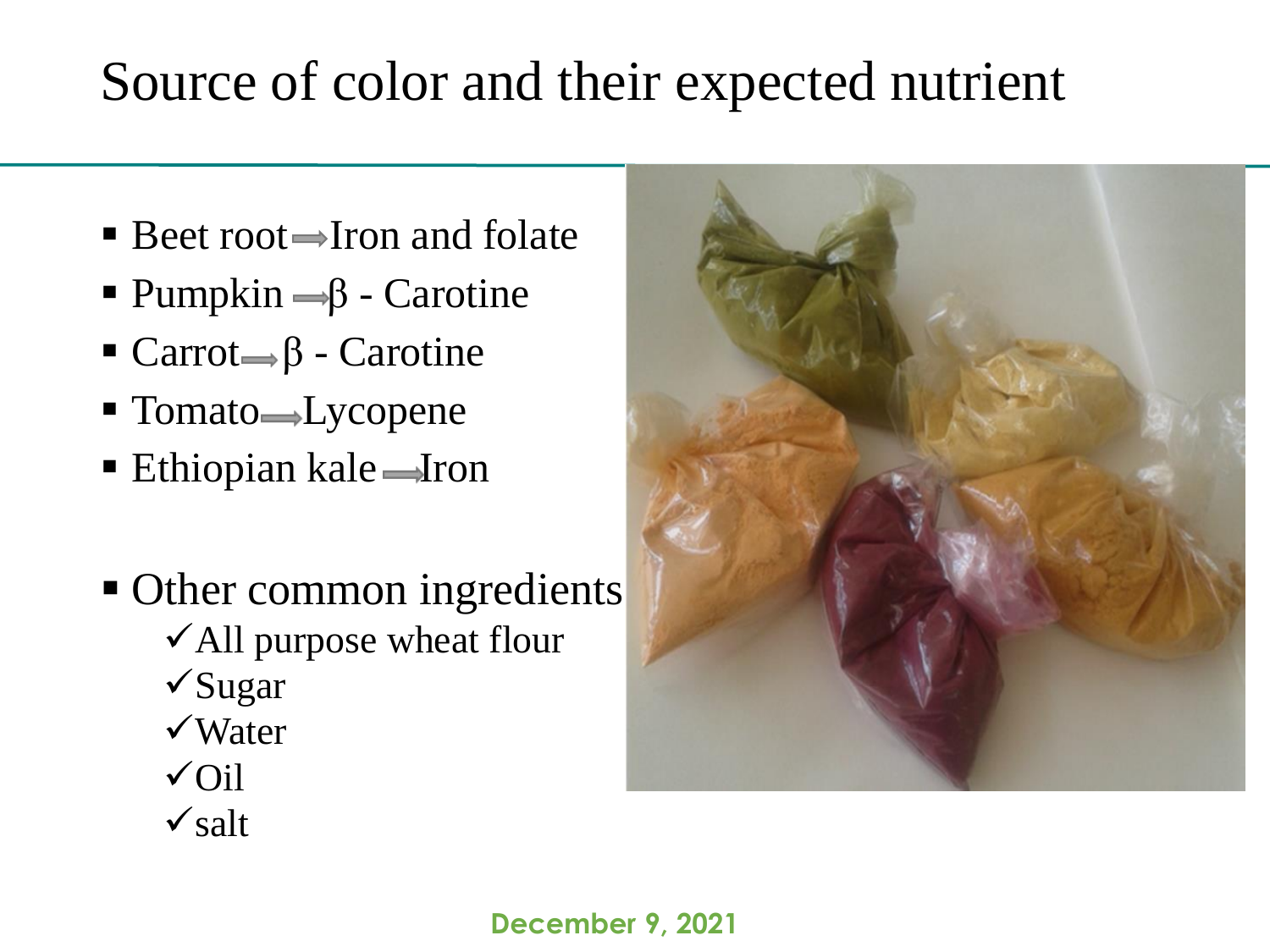Replacing synthetic food colorant that are hazardous for human health with natural food colorant

Fight the micronutrient deficiency in children and women by Enriching the targeted product

Increase the consumption of vegetables and encourage the farmers to produce more